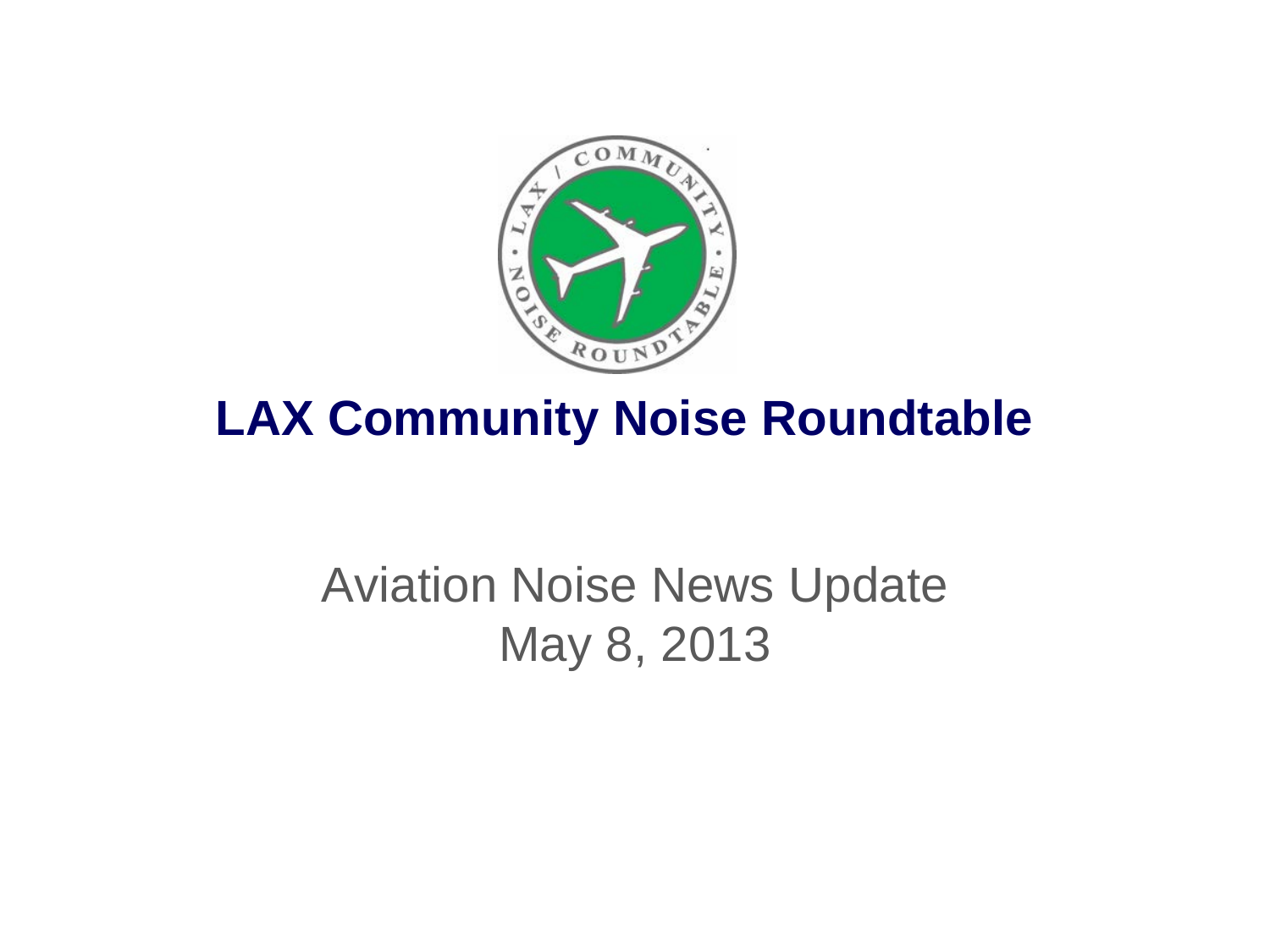

- **Senator Ted Lieu introduced legislation in support of a federal measure that could bring helicopter noise relief to the Los Angeles area**
	- The federal Bill was introduced on February 4, 2013 by Representative Adam Schiff titled the "Los Angeles Residential Helicopter Relief Act of 2013"
	- The Bill would require the FAA to create regulations to reduce helicopter noise in Los Angeles
- **Senator Ted Lieu introduced "Senate Joint Resolution 7" that underscores the need for federal resolution**
	- The Senate Joint Resolution 7 states that the measure would urge Congress to enact and the President to sign the Los Angeles Residential Helicopter Relief Act of 2013
- **The LAX Community Noise Roundtable has submitted letters in support of the federal legislation**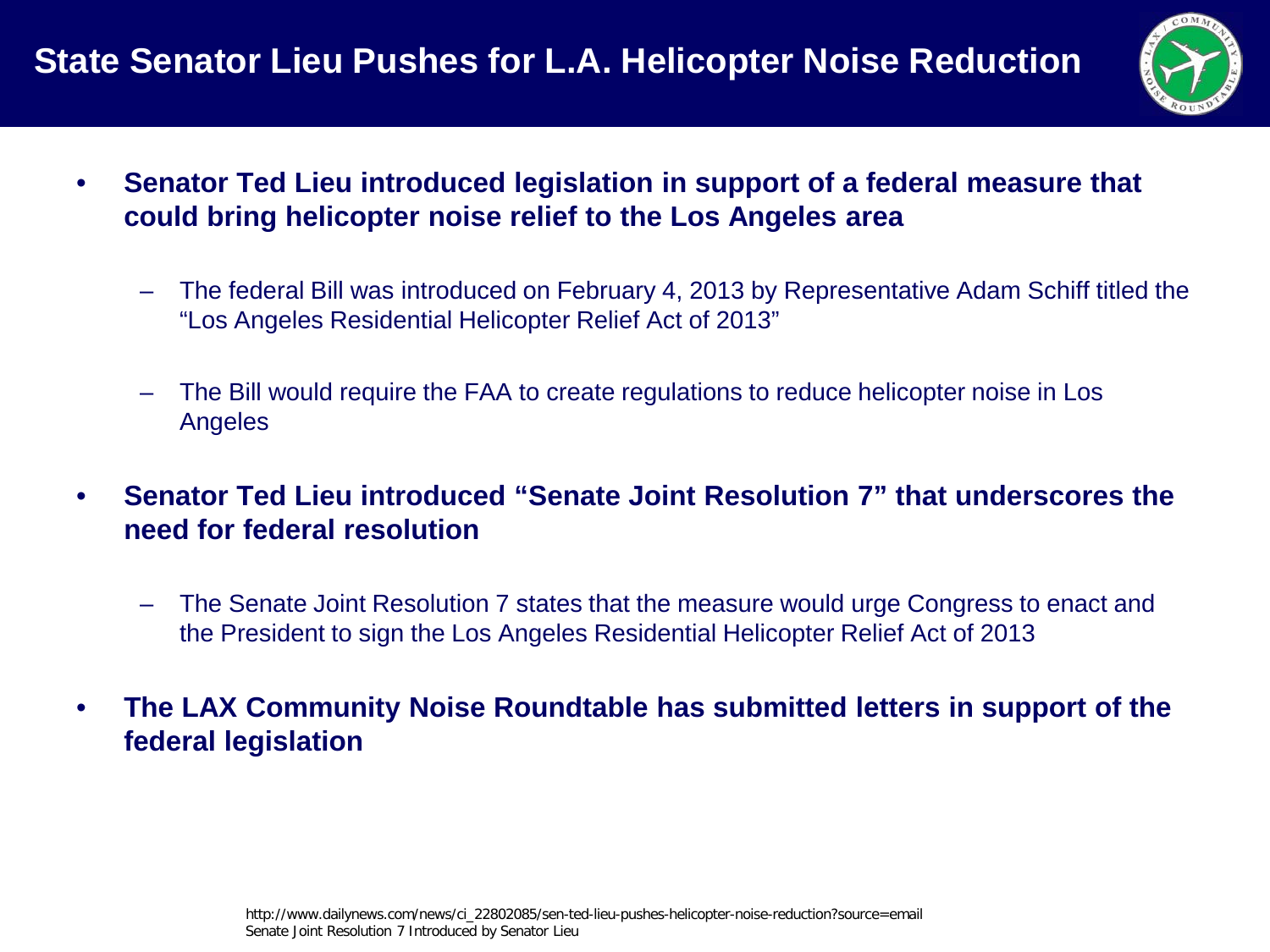## **Air Traffic Controller Furloughs Last One Week**



- **The FAA said it would return to regular controller staffing levels after Congress passed a bill on Friday, April 26, 2013 giving the Department of Transportation more flexibility in applying sequestration budget cuts**
	- The measure allowed the FAA to redirect as much as \$253 million from its Airport Improvement Program (AIP) budget to shore up staffing and operations
- **The Airports Council International - North America (ACI-NA) opposed the use of AIP funds for FAA operations issues**
	- ACI-NA cited the overwhelming need to use AIP funds for airport infrastructure improvements, which depend on aviation planning, environmental, and noise studies
- **The potential impact of Congress' action is less money for funding noiserelated work for the balance of FY 2013 and it sets a bad precedent for using AIP funds for non-AIP purposes**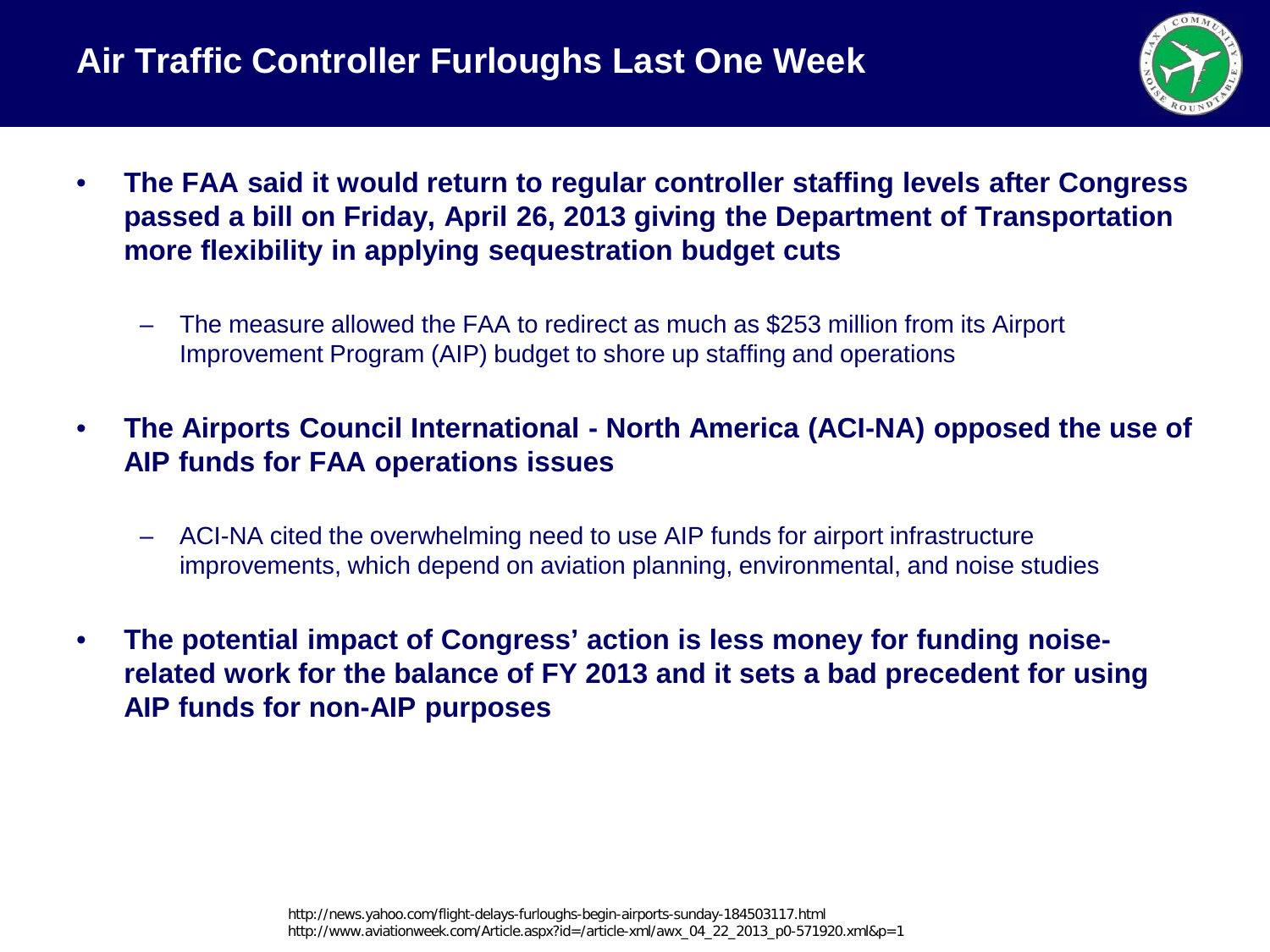

- **The Airports Council International – North America (ACI-NA) released a "white paper" titled, "Airports' Role in the Development and Implementation of Performance Based Navigation (PBN) Flight Procedures"**
- **The white paper notes, "Airports have extensive knowledge about local politics and community expectations regarding engagement and environmental considerations related to proposed government actions."**
- **The white paper encourage airports to proactively engage FAA and industry stakeholders with the community Bridging the Gap in PBN design processes (e.g., OAPM)**
- **LAWA's working relationship with the LAX Community Noise Roundtable, FAA Air Traffic Control Tower, and Southern California TRACON is cited in the white paper as a positive example of collaboration**

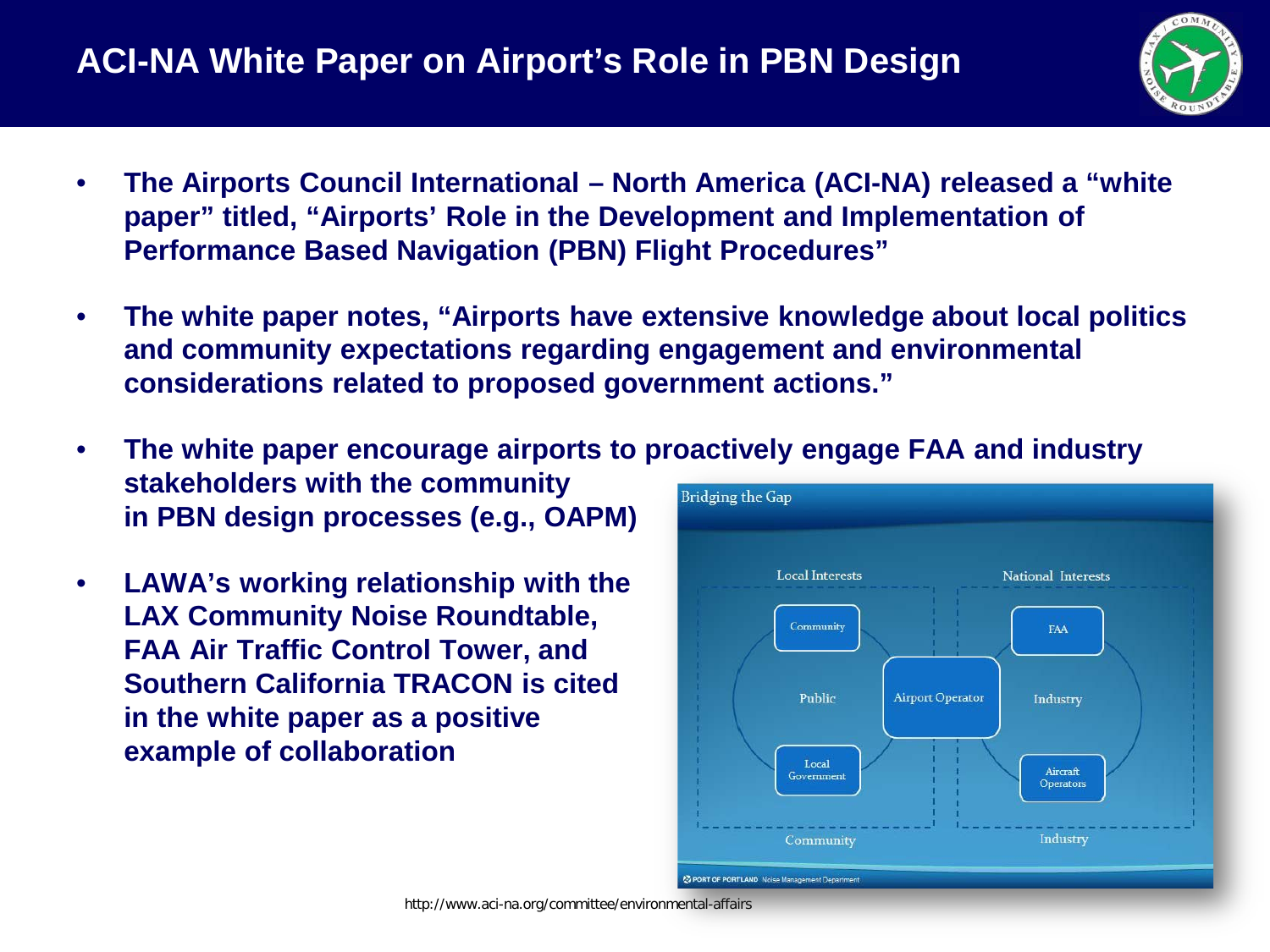

- **The Government Accounting Office (GAO) issued a report in April 2013 titled, "FAA Has Made Some Progress in Midterm Implementation, but Ongoing Challenges Limit Expected Benefits"**
- **The report indentifies areas of where FAA has made progress in particular at large airports, but raises concerns in several areas including FAA's involvement of airports in the NextGen process**
- **In a section of the report titled, "FAA Has Involved More Stakeholders, but Is Not Fully Engaging Airports," the GAO indicates that several airports reported that the FAA is not fully leveraging their expertise regarding community concerns**
- **GAO concludes that, "A collaborative approach for NextGen that involves key stakeholders, such as airport officials, would better position FAA to fully leverage those stakeholders' expertise, help identify possible solutions, and facilitate implementation of NextGen improvements."**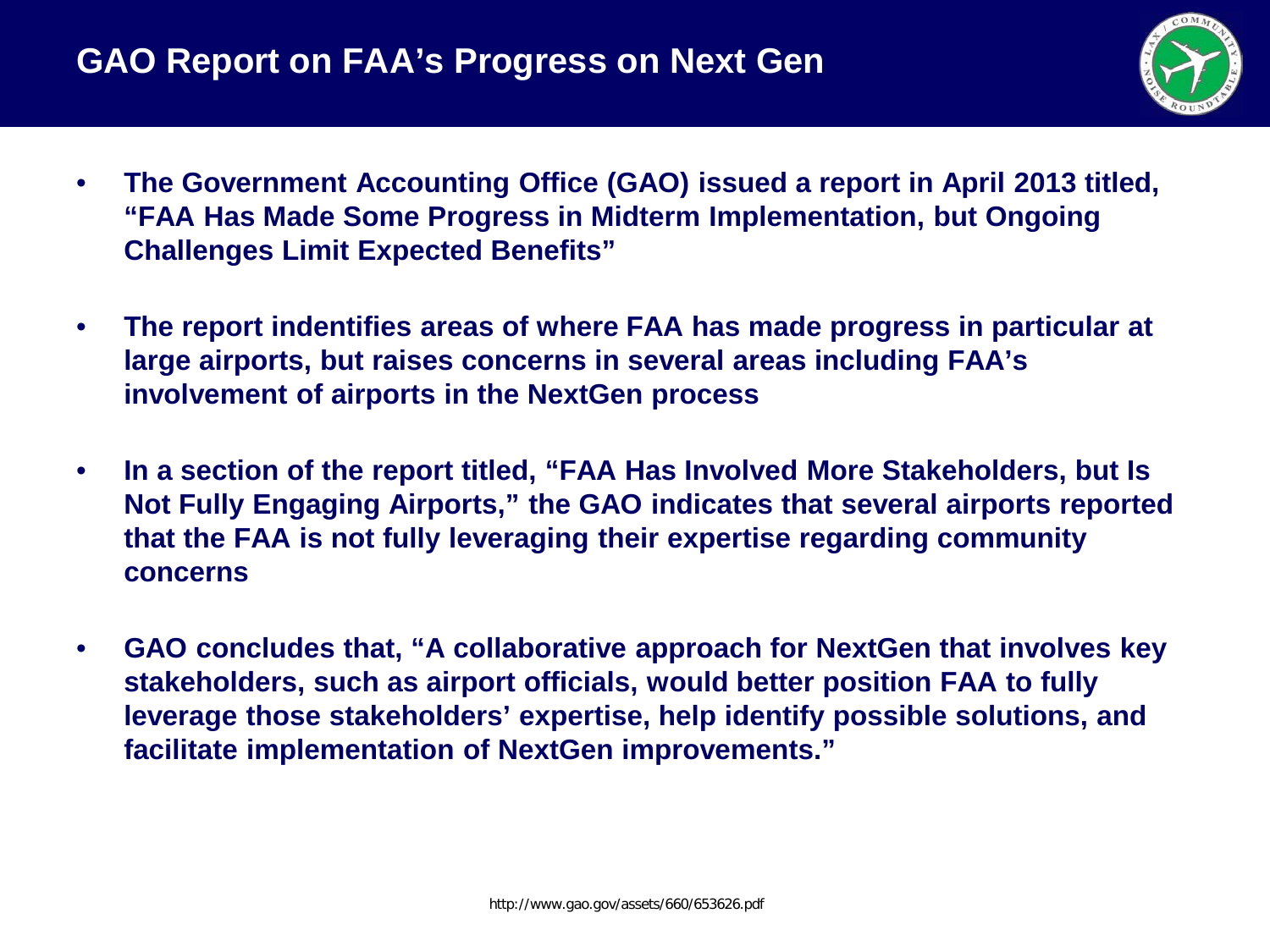## **Cost-Benefit of NextGen Avionics Equipage**



- **Though the Federal government will soon back more than \$1 billion in loans for NextGen avionics systems, airlines are still reluctant in investing in the new technologies**
	- Per FAA mandate, airlines must have ADS-B "out"1 installed in their aircraft by January 1, 2020 to gain unfettered access to the air traffic system
- **6,000-7,000 aircraft will need the equipment upgrade**
	- The total cost for the avionics package for a 737-800 is \$550,000 per jet
- **The issue airlines have is the accuracy and timing requirements of ADS-B "out", and lack of clarity on what airlines will gain by investing in the technology**
	- "There are no clear financial economic benefits for an airplane with ADS-B "out"," says Ken Horton, director of engineering for Southwest Airlines.
- **The potential noise, emissions, and fuel efficiency benefits of NextGen cannot be fully realized until all of the aircraft are equipped**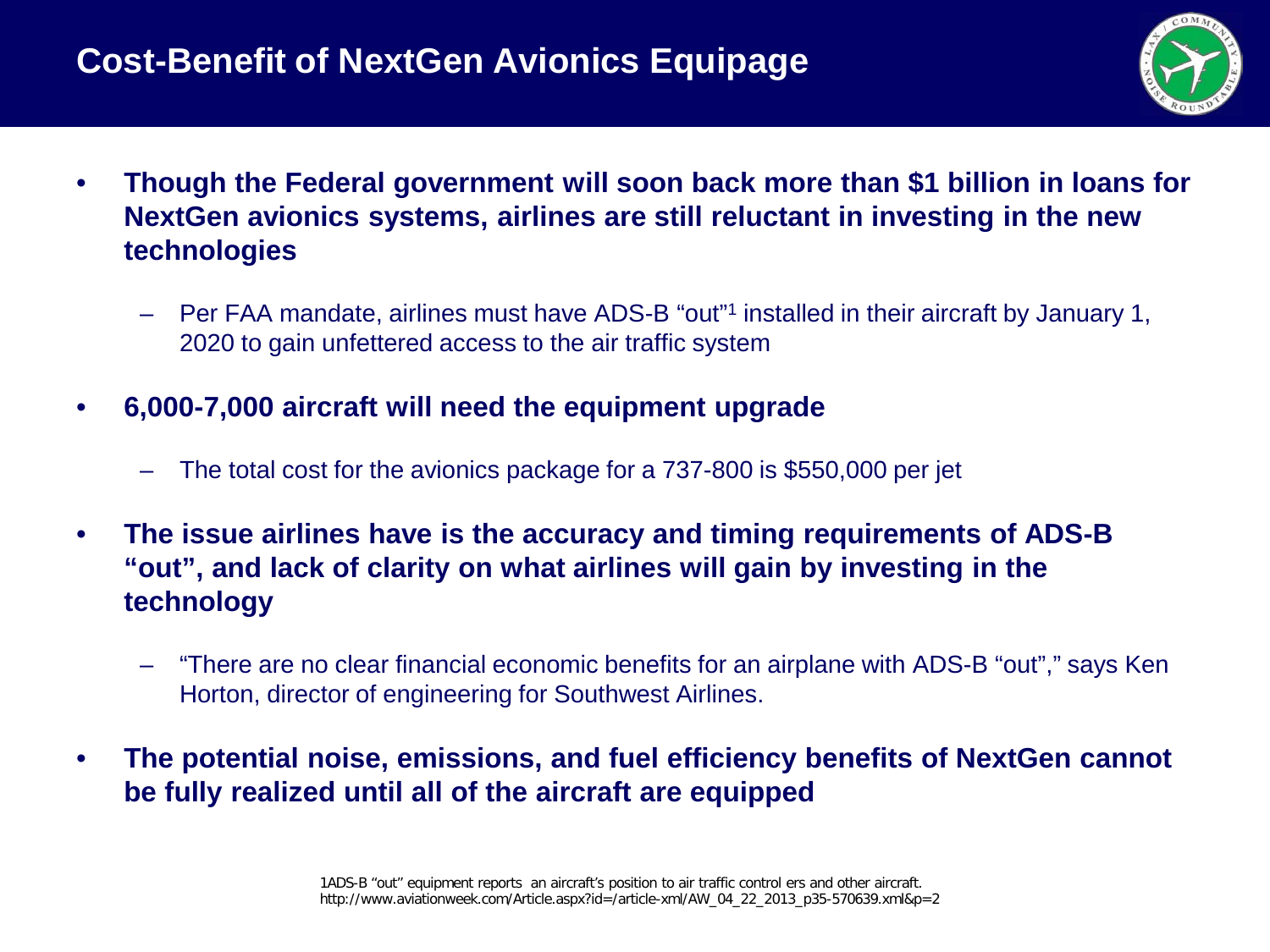

- **The FAA proposed 2014 budget of \$15.6 billion cuts \$351 million from 2012 actual levels by trimming Airport Improvement Program (AIP) Grants**
- **The FAA's requested AIP funds are \$450 million lower than fiscal 2012 and 2013 figures**
	- AIP funding would focus on smaller commercial and GA airports that do not have access to additional revenue
- **The budget also proposes to increase Passenger Facility Charge cap from \$4.50 to \$8.00 providing larger commercial airports with additional funding**
	- 29 Large Hub commercial airports (including LAX) asked Congress to remove the PFC cap entirely in exchange for them foregoing AIP grants
- **If larger commercial airports are allowed to increase PFCs, it could make more funds available noise mitigation programs where needed at the airport's discretion**
- **Reductions in AIP funding could impact aviation planning studies, environmental assessments, noise studies, and noise mitigation efforts**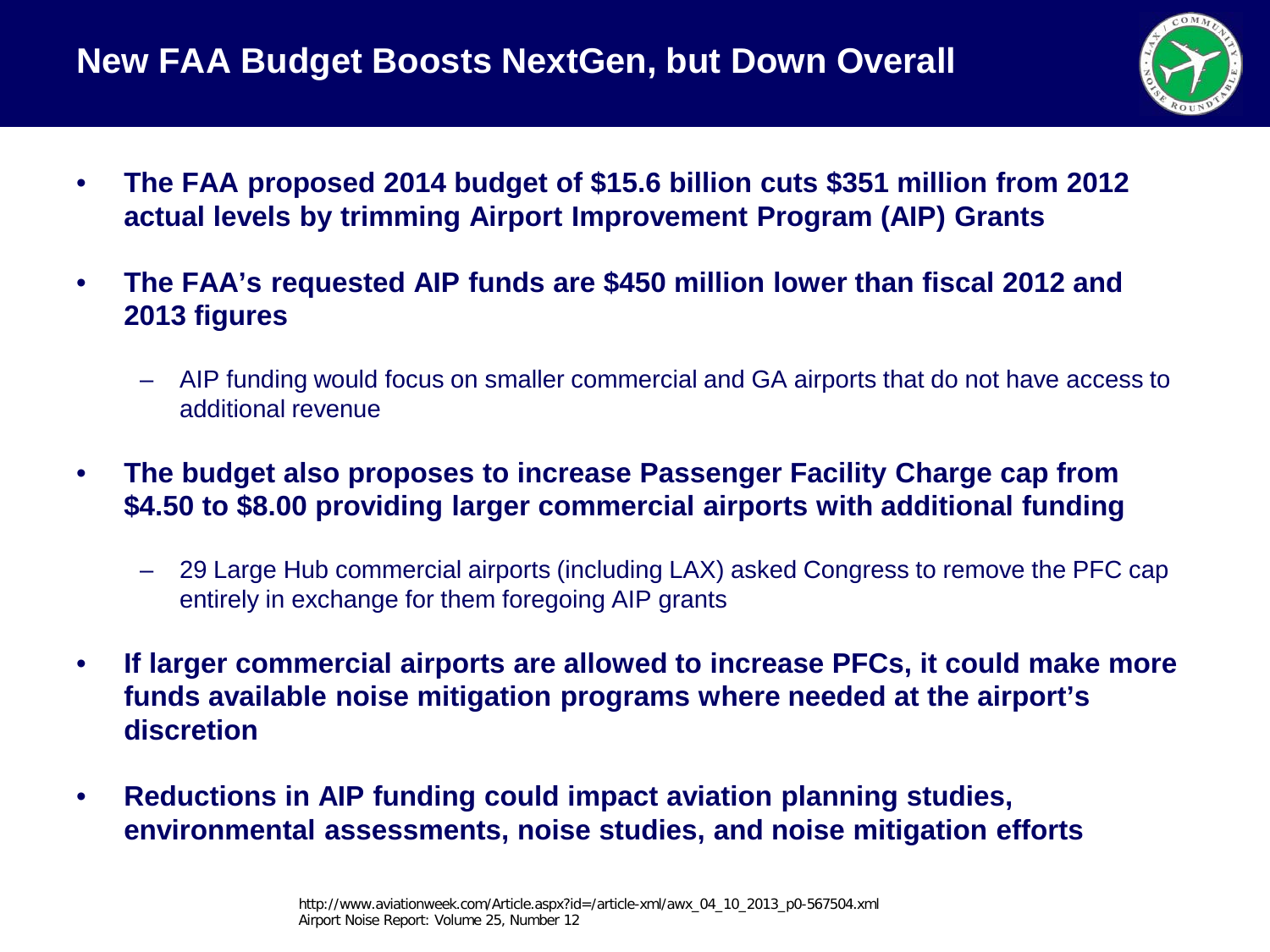

- **Delta Air Lines announced plans to upgrade its 182 MD-88 and MD-90 aircraft with a new avionics package set to begin in early 2014**
	- The new avionics will allow the older Delta aircraft to fly shorter routes and take advantage of CDA and RNP instrument procedures
	- Also included in the avionics package is GPS capabilities incorporated with a data link and ADS-B that will allow flight crews to identify nearby air traffic, weather, and terrain on flat screen panel displays
- **Delta Air Lines says that they are continuing to work closely with the FAA as it advances NextGen procedures**
	- Many of the procedures are being developed at Delta Air Lines' hub airports
- **MD-88s are on the louder end of the Stage 3 aircraft category**
	- While the new avionics will make these aircraft capable of flying CDA and RNP procedures that may reduce noise on a per flight basis,
	- These aircraft will remain in Delta's fleet for many more years